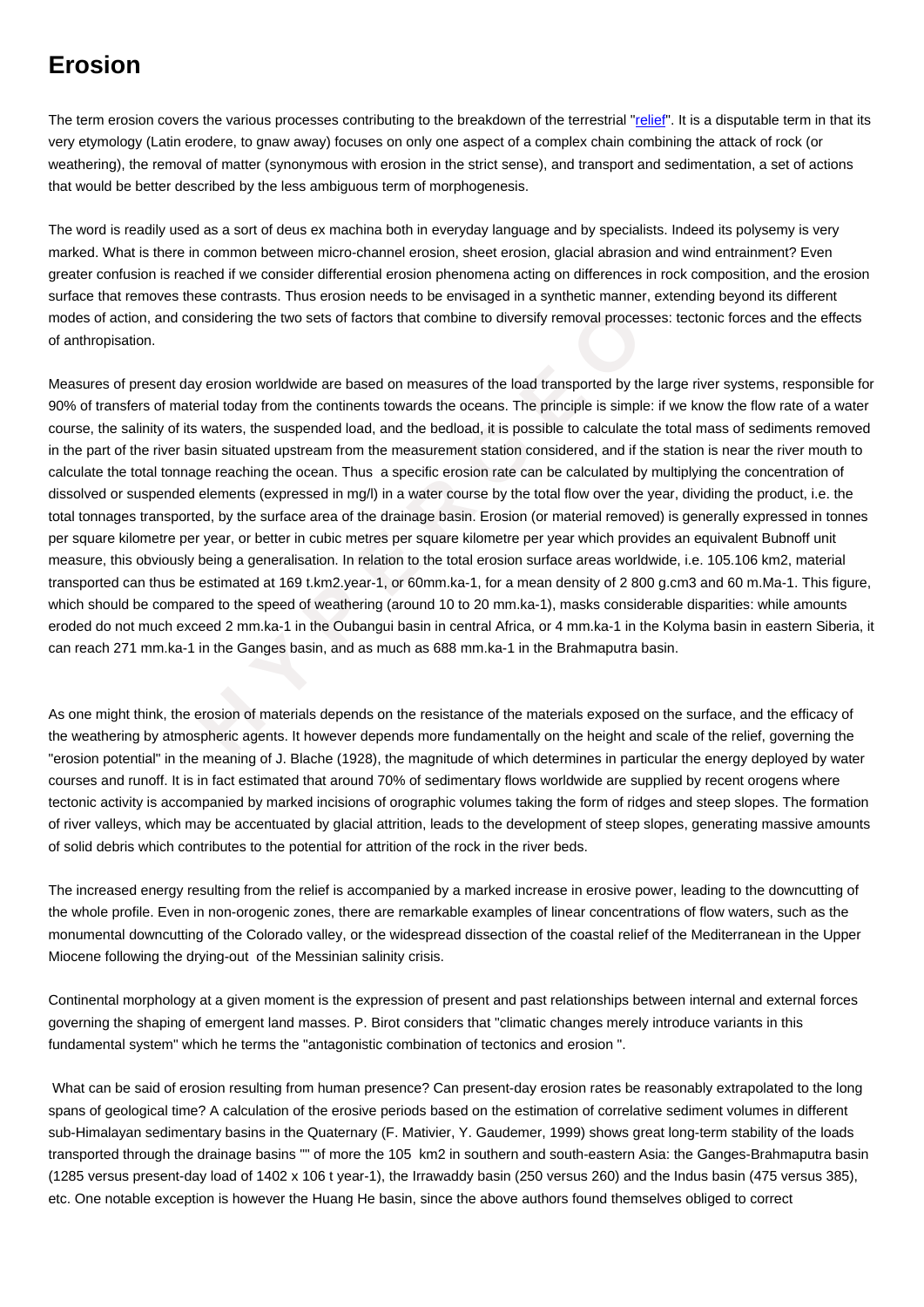contemporary figures to align them on the trend observed throughout the Quaternary. It is well-established, indeed, that from the appearance of the Qin empire, the load carried by the Yellow River across the Loess plateau (317.103 km2), across which it cuts twice, increased from 16.106 before 200 BC to 100.106 t.yr-1 in the course of the Maoist period.

For this reason, the Huang He basin is an exception among the river systems that are the most loaded with suspended matter. Apart from this particular example, the constancy of solids exported by the Himalayan rivers over long time spans confirms the prevalence of river downcutting over soil erosion, even if its manifestations can be catastrophic: the Orange river as it leaves the Lesotho lowlands (104 km2), cut into by 25000 dongas, carries away 5.2. 106 tonnes yearly, and the Mississippi transfers daily 1.106 tonnes to the Gulf of Mexico, despite the scale of fluvial and alluvial storage across its vast basin (3.2. 106 km2).

As the action of runoff is confounded by (and linked to) rainfall erosion, one condition for its calculation is the discontinuity of vegetative cover, particularly the lower herbaceous vegetation. Obviously human presence has extended the phenomenon over cleared and cultivated land. This is the most emblematic form of human impact on erosion, since the agro-system "breaks off the organic solidarity between the soil and the vegetation" (R. Neboit, 2010). This can be seen from the deforestation of French mountain areas through history, which A Surell (1841) or the economist A.J. Blanqui (1843) attributed to damage by mountain streams; it can likewise be seen from the preponderant role of vegetative cover and agricultural practices on the soil losses, collected downstream from experimental plots in Africa (E. Roose and F. Lelong, 1976).

Itinerant crop farming, which favours surface runoff, also extends the action of wind deflation. Vast areas become exposed, in particular in marginal bioclimatic environments such as the temperate steppes of central Asia (Kazakhstan and Uzbekistan, the Argentinian pampa or the middle-west prairies in the USA, where in the 1930s a prolonged period of severe drought particularly impacted certain sectors, which came to be known as "dust-bowls", leading to a massive exodus to California by Oklahoma farmers, the subject of John Steinbeck's The grapes of Wrath (1939)).

rated land. This is the most emblematic form of human impact on erosion, since the between the soil and the vegetation" (R. Neboit, 2010). This can be seen from the rettory, which A Surell (1841) or the conomist A.J. Blanq Observation focused on the plurality and discontinuity of geomorphological time provides insight into forms. It is high time we closed the debate on the advantages of the classic approach based on the logic of relief forms, and those of a newer approach based on better knowledge of the processes involved. The classic approach has not had much support over the last half century, while the second has enjoyed excessive credit. There are today two conceptual approaches to erosion: that of a "geological" erosion, and that of an "anthropological" erosion. According to estimations put forward by B. Wilkinson and B. McElroy (2007), 83% of sedimentary flows imputable to the first form are derived from the highest 10% of the continental surface areas, while 65% of the most low-lying areas provide 83% of soil erosion products.

As clearly underlined by C. Klein (1993), "the two ways to gain understanding of forms are in fact complementary. Thus it is not possible to retain the concept of "accelerated" erosion processes, because a ravine in the course of formation will not generate a valley. There is no need to hierarchise scientific focus on this or that spatio-temporal form, since they are not reducible one to the other, and all are legitimate.

see also: Morphogenetic "system "

 The first reflections on geomorphology in the century of Enlightenment were a breakaway from the Biblical narrative of the book of Genesis, although creationism still has its proponents. Unlike Buffon, Hutton or Playfair, the name of H. Gauthier (1660-1737), an inspector of roads and infrastructures in the Languedoc region of France, has not reached posterity. He was however the author of a work entitled Nouvelles Conjectures sur le Globe de la Terre (1721) in which he estimated, from measures of turbidity of the Rhone, that the wearing down of relief to sea level could be complete in 35 000 years, inviting the reader to make the calculation himself, and to envisage the evolution of emergent land masses in millions of years. Because of the ubiquity of rivers, the main part of the evolution of megaforms on continental scale can be attributed to water courses, so that the concept of "normal erosion" was formed by the American geologist W.M. Davis at the end of the19th century to account for the necessary impact of volumes wherever they